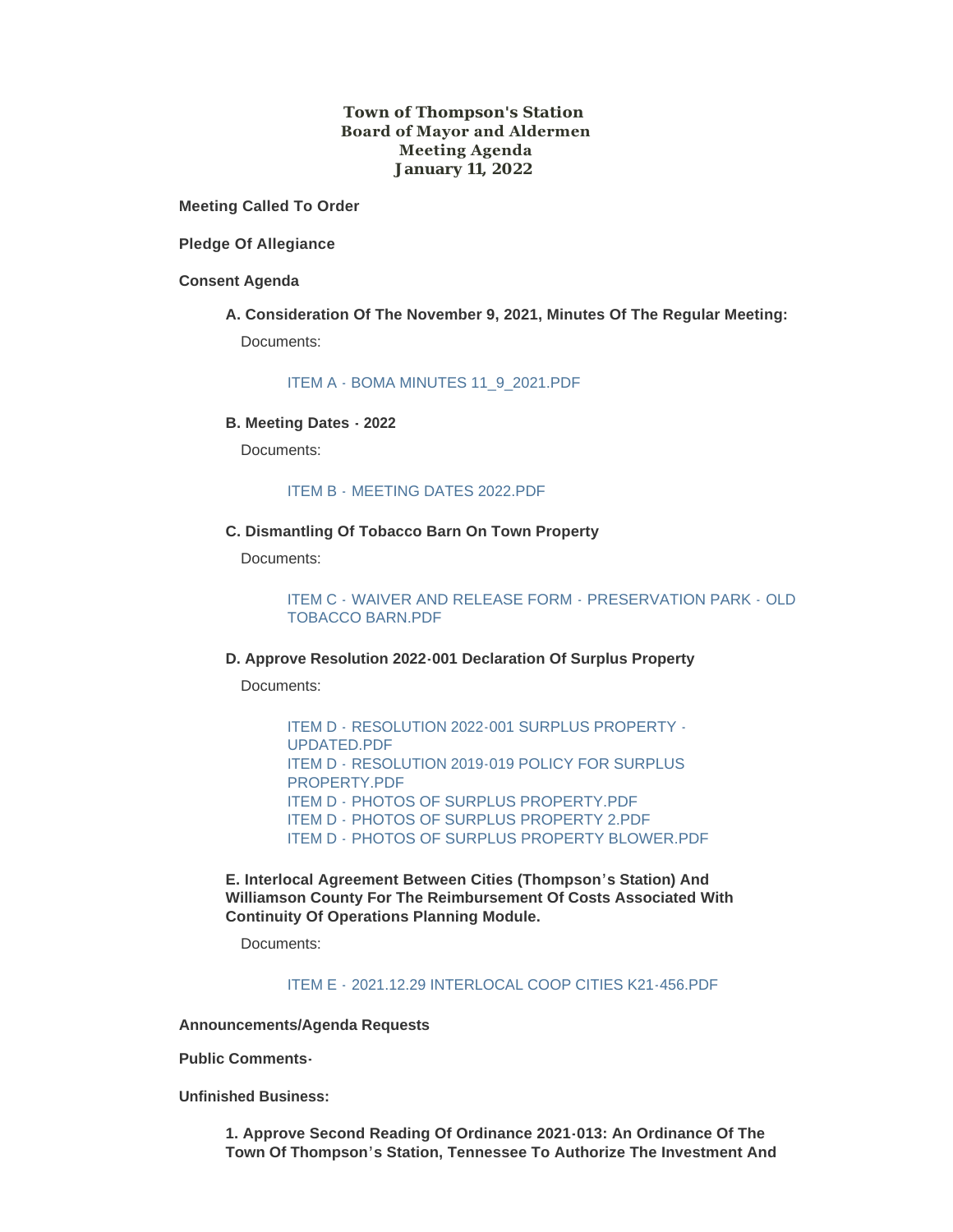**To Establish A Policy For Investment Of The Funds Of The Town Of Thompson's Station And The Adoption Of An Investment Policy**

Documents:

ITEM 1 - [ORDINANCE 2021-013 TO AUTHORIZE AND ESTABLISH THE](https://www.thompsons-station.com/AgendaCenter/ViewFile/Item/3563?fileID=15106)  INVESTMENT POLICY 11.1.21.PDF ITEM 1 - [INVESTMENT POLICY \(PROPOSED\) -](https://www.thompsons-station.com/AgendaCenter/ViewFile/Item/3563?fileID=15107) 11.2.21.PDF

**2. Approve Downtown Thompson's Station Streetscape Agreement:**

Documents:

ITEM 2 - [DOWNTOWN PLAT AGREEMENT WITH EXHIBITS.PDF](https://www.thompsons-station.com/AgendaCenter/ViewFile/Item/3564?fileID=15140)

#### **New Business:**

**3. Financial Audit FY '21: Presentation From Accountant:**

Documents:

ITEM 3 - [FINAL FY2021 AUDIT LETTER TO BOMA.PDF](https://www.thompsons-station.com/AgendaCenter/ViewFile/Item/3565?fileID=15109) ITEM 3 - [FINAL FY2021 AUDIT REPORT.PDF](https://www.thompsons-station.com/AgendaCenter/ViewFile/Item/3565?fileID=15108) ITEM 3 - [AUDITORS FY2021 MANAGEMENT COMMENTS LETTER.PDF](https://www.thompsons-station.com/AgendaCenter/ViewFile/Item/3565?fileID=15139)

**4. Redistricting – Comptroller's Office TN – Considerations & Directives:**

Documents:

ITEM 4 - [REDISTRICTINGMAPS\\_D2\\_3W.PDF](https://www.thompsons-station.com/AgendaCenter/ViewFile/Item/3566?fileID=15110) ITEM 4 - [REDISTRICTINGMAPS\\_D3\\_4W.PDF](https://www.thompsons-station.com/AgendaCenter/ViewFile/Item/3566?fileID=15111) ITEM 4 - [REDISTRICTINGMAPS\\_D4\\_4W.PDF](https://www.thompsons-station.com/AgendaCenter/ViewFile/Item/3566?fileID=15112) ITEM 4 - [REDISTRICTINGMAPS\\_D8\\_3W.PDF](https://www.thompsons-station.com/AgendaCenter/ViewFile/Item/3566?fileID=15113) ITEM 4 - [REDISTRICTINGMAPS\\_D9\\_2W.PDF](https://www.thompsons-station.com/AgendaCenter/ViewFile/Item/3566?fileID=15114) ITEM 4 - [REDISTRICTINGMAPS\\_D10\\_2W.PDF](https://www.thompsons-station.com/AgendaCenter/ViewFile/Item/3566?fileID=15115) ITEM 4 - [REDISTRICTINGMAPS\\_D11\\_6W.PDF](https://www.thompsons-station.com/AgendaCenter/ViewFile/Item/3566?fileID=15116)

**5. Consider Action Regarding Long-Held Bonds & Infrastructure In Tollgate And Bridgemore:**

Documents:

ITEM 5 - [BOND INFRASTRUCTURE FORBEARANCE AGREEMENT -](https://www.thompsons-station.com/AgendaCenter/ViewFile/Item/3567?fileID=15142) TOLLGATE WITH EXHIBIT.PDF ITEM 5 - [BOND INFRASTRUCTURE FORBEARANCE AGREEMENT -](https://www.thompsons-station.com/AgendaCenter/ViewFile/Item/3567?fileID=15141) BRIDGEMORE WITH EXHIBIT.PDF

# **6. Parks Board Vacancy – One Appointee:**

- a. Timothy Bert
- b. Beth Moore

Documents:

# [ITEM 6 - APPLICANTS FOR PARKS BOARD VACANCY.PDF](https://www.thompsons-station.com/AgendaCenter/ViewFile/Item/3568?fileID=15117)

**7. Consider Action Regarding The Ozzad Property:**

Documents: